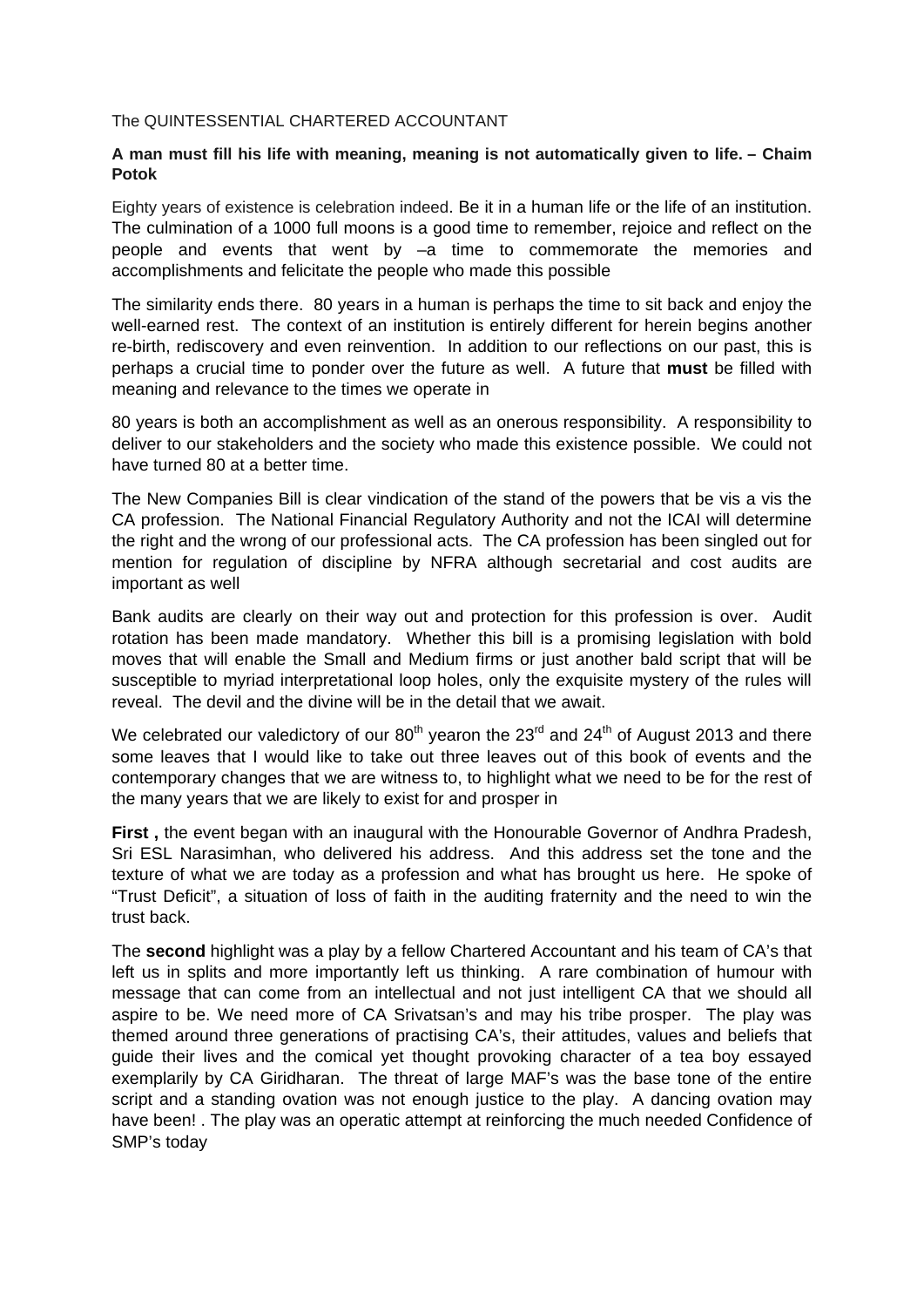The third and possibly the magnum opus that people would remember for ever is the concluding address by Swami Bodhamayananda of the Sri Ramakrishna Math. He recalled the life and times of great men of hard work, conviction and clairvoyance such as Mahatma Gandhi and Swami Vivekananda as well as of human life and inspiring stories that exist in the outside world

I have attempted to summarise the key perspectives of the event – the speakers, the audience reactions and the sidelines which were as interesting and as exciting as the proceedings themselves

Lets start with the Trust deficit and the other aspects which may need the active intervention of organisations such as the SoA to rescript the face of our beloved profession

If one stepped a little back to explore the reasons why this trust was lost, the apparent and most cited reason is one of quality deterioration. This is only partly true. Whilst this may be one factor, this is not just an India phenomenon but a worldwide situation where the need for knowledge and specialisation has not been respected and we turn out to be masters in none of the service lines we offer. It would be a bit difficult to deny that a bit of casualness has crept in,a casualness that got detected by the IT systems in place to check compliance ( for instance the tax audit ceiling ) and evasion that ended presenting us in a wrong light

Two, the trust was lost because we failed to unite as a profession or speak in one voice when the situation demanded. Our leaders could have perhaps, managed perception much better in the last few decades. We failed to drive, pursue or even align ourselves to a National Agenda, something we could have effortlessly accomplished given the quality of our education.

Three, we failed to speak out against the national problems of corruption and administrative delays and as Martin Luther King said "All that is necessary for the triumph of evil is that good men do nothing". In our silence not broken by even murmurs of dissent, we have perhaps contributed to the main stream of issues that confront our nation today. I am not judging whether what we did was right or wrong in relevance to the context but merely making a statement on what has led to a trust deficit

Four, this trust deficit has become extremely counterproductive to the profession and threatens our very existence. From the management's responsibility for fraud and error enshrined in the Kingston Cotton Mills case, we are now the epi-centric target of any fraud and our responsibilities under all the new pronouncements are clear and clearly onerous

Five, we existed and remained content in the xylos of taxation, accounting and audit when our advise would have been far more valuable on policy initiatives. Simply stated we failed to infiltrate and position ourselves in the places where we could have contributed most positively to National Growth

Six, the fact that we are guided by a regulation that was drafted in 1949 is not helpful either. As a service organisation, should we not have, in the least an office of an ombudsman. Also as a public organisation subject to RTI laws, we must publish our Standard operating procedures in the portal of ICAI so that our processes are transparent and objectively assessable. We are yet to be ISO certified. Acts such as this would redefine the much battered image of our profession

Seven, the articleship training that we impart to our students is the cornerstone of our profession. Frequent changes in the academic pattern have resulted in complete skew of demand and supply and a bewildered state compounded by academic and coaching